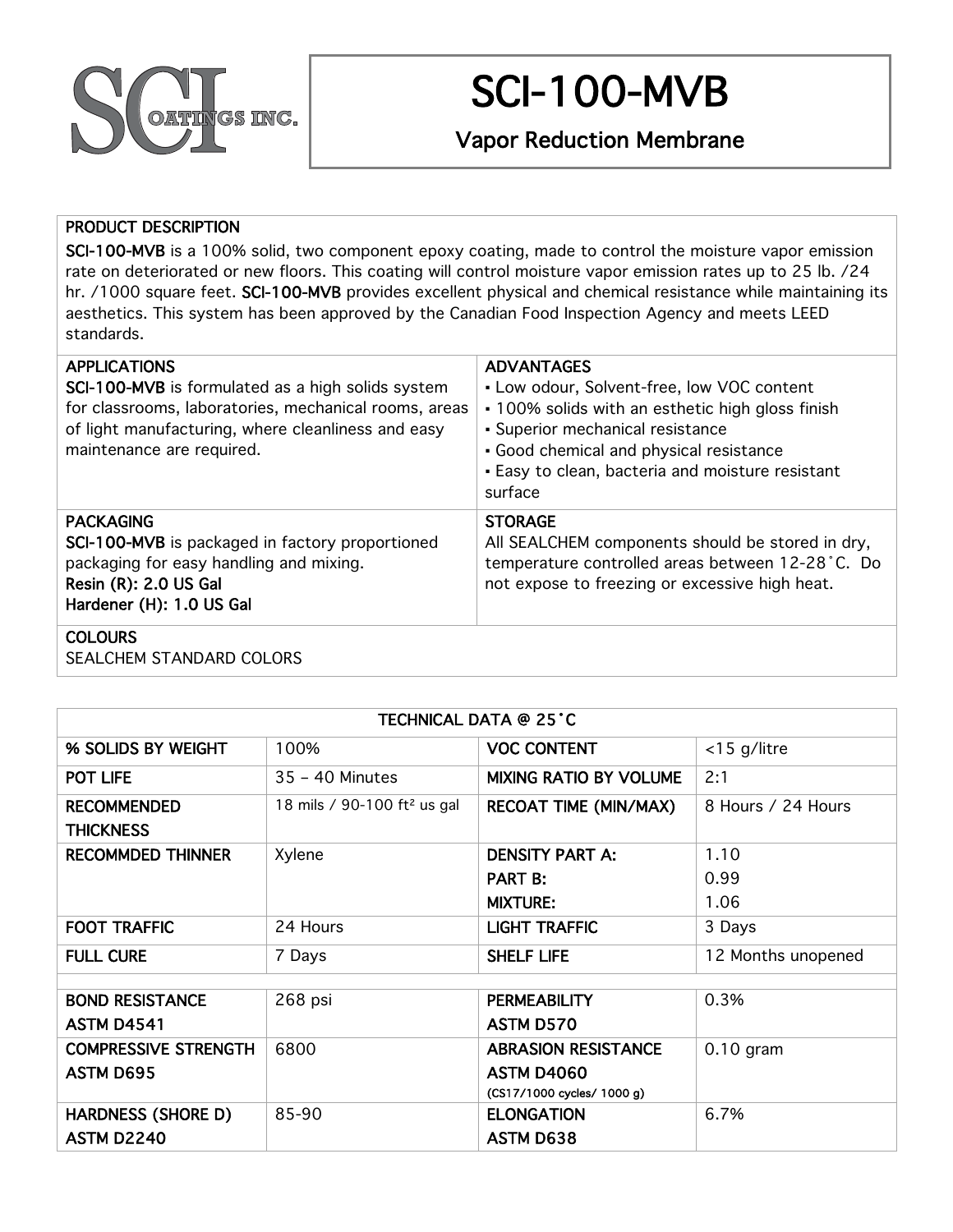| VISCOSITY PART A:                                                                                                            | 1200-1400 cps        | <b>VAPOR PERMEANCE</b> | 0.1 US perm |  |
|------------------------------------------------------------------------------------------------------------------------------|----------------------|------------------------|-------------|--|
| <b>PART B:</b>                                                                                                               | 200-400 cps          | @ 18 MILS THICKNESS    |             |  |
| <b>MIXTURE:</b>                                                                                                              | 700-900              | <b>ASTM E96</b>        |             |  |
| <b>MVER/RH</b>                                                                                                               | 25 lb. /24 hr. /1000 |                        |             |  |
| @ 18 MILS THICKNESS                                                                                                          | square feet          |                        |             |  |
| <b>ASTM F1869</b>                                                                                                            |                      |                        |             |  |
| PRIOR TO USE APPLICATOR MUST ALWAYS READ AND FOLLOW WARNINGS AND INSTRUCTIONS ON SEALCHEM INDUSTRIES MOST UP TO DATE PRODUCT |                      |                        |             |  |

PRIOR TO USE APPLICATOR MUST ALWAYS READ AND FOLLOW WARNINGS AND INSTRUCTIONS ON SEALCHEM INDUSTRIES MOST UP TO DATE PRODUCT TECHNICAL DATA SHEETS, PRODUCT LABELS AND MATERIAL SAFETY DATA SHEETS WHICH ARE AVAILABLE UPON REQUEST BY CALLING TECHNICAL SUPPORT **DEPARTMENT.**

#### SURFACE PREPARATION

Surface must be clean, sound and dry. Prior to coating a floor all trowel marks and surface imperfections must be removed to produce a smooth & uniform surface. Proper surface preparation is critical to ensure an adequate chemical bond to substrate. Substrate must be dry and free of all wax, grease, oils, fats, soil, contaminants, loose or foreign matter and laitance. Concrete should be cleaned and prepared using a shot blast machine or adequate grinding equipment to achieve a CSP-3 to CSP-4 profile as per ICRI guidelines. Compressive strength of concrete should be at least 3,500 psi (24 Mpa) @ 28 days and at least 215 psi (1.5 Mpa) in tension at time of product application.

#### MIXING

SCI-100-MVB is supplied in factory proportioned quantities, greatly reducing the risk of applicator error during mixing.

- Step 1 Mechanically premix PART A (resin) with an appropriate slow speed drill equipped with a Jiffy Mixer, for 1 minute.
- Step 2 Slowly empty entire content of PART B into container holding PART A and continue to mix slowly for 3 minutes until uniform consistency in texture and color is achieved. Avoid unnecessary entrapment of air during mixing. Make sure to scrape walls and bottom of container with straight edged trowel at least once to ensure homogeneous mix. Make sure to empty ALL contents of PART B into PART A to avoid system weakening or incomplete curing.

#### DO NOT MIX MORE MATERIAL THAN CAN BE APPLIED WITHIN WORKING TIME LIMITS.

#### POT LIFE

After mixing, SCI-100-MVB has a pot life of approximately 35-40 minutes at 25°C. Pot life depends on ambient and surface conditions.

#### APPLICATION

SCI-100-MVB should be applied at temperatures between 15-28˚C and humidity below 80%. SCI-100-MVB is applied with a rubber squeegee and back rolled with a 10mm lint-free nap roller (on smooth surfaces) to remove squeegee lines and smooth out coating. Additional coats may be applied when surface is tack-free (roughly 8 hours). Do not exceed first 24 post-application hours for recoating. By exceeding this 24 hour recoat time limit, the entire surface must be lightly sanded to achieve desired profile for a proper mechanical bond. Clean up all dust and debris created by aforementioned sanding prior to applying subsequent coat.

#### **CURING**

SCI-100-MVB is tack-free in approximately 8 hours at 25˚C. Coated area may be put back into service after 24 hours. Curing is complete and full product characteristics are achieved after 10 days. Curing times dependent upon ambient & surface conditions.

## PRECAUTIONS & LIMITATIONS

Prior to application, measure and confirm Substrate Moisture Content, Ambient and Surface temperatures and Dew Point.